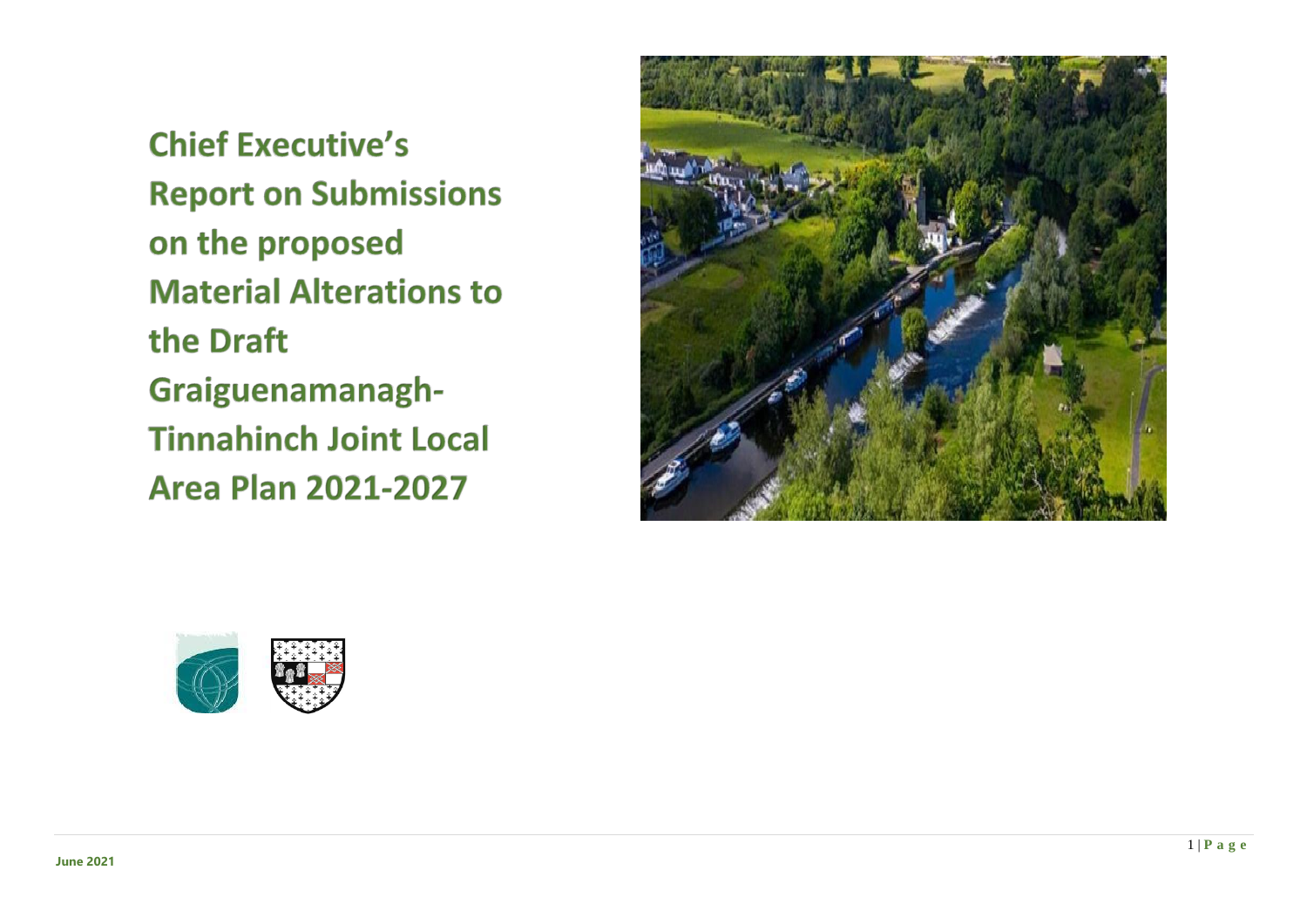## **Table of Contents**

**Section 1** Introduction

**Section 2** List of Persons and/or Bodies who made Submissions/ Observations

**Section 3** Detailed Consideration of Submissions Received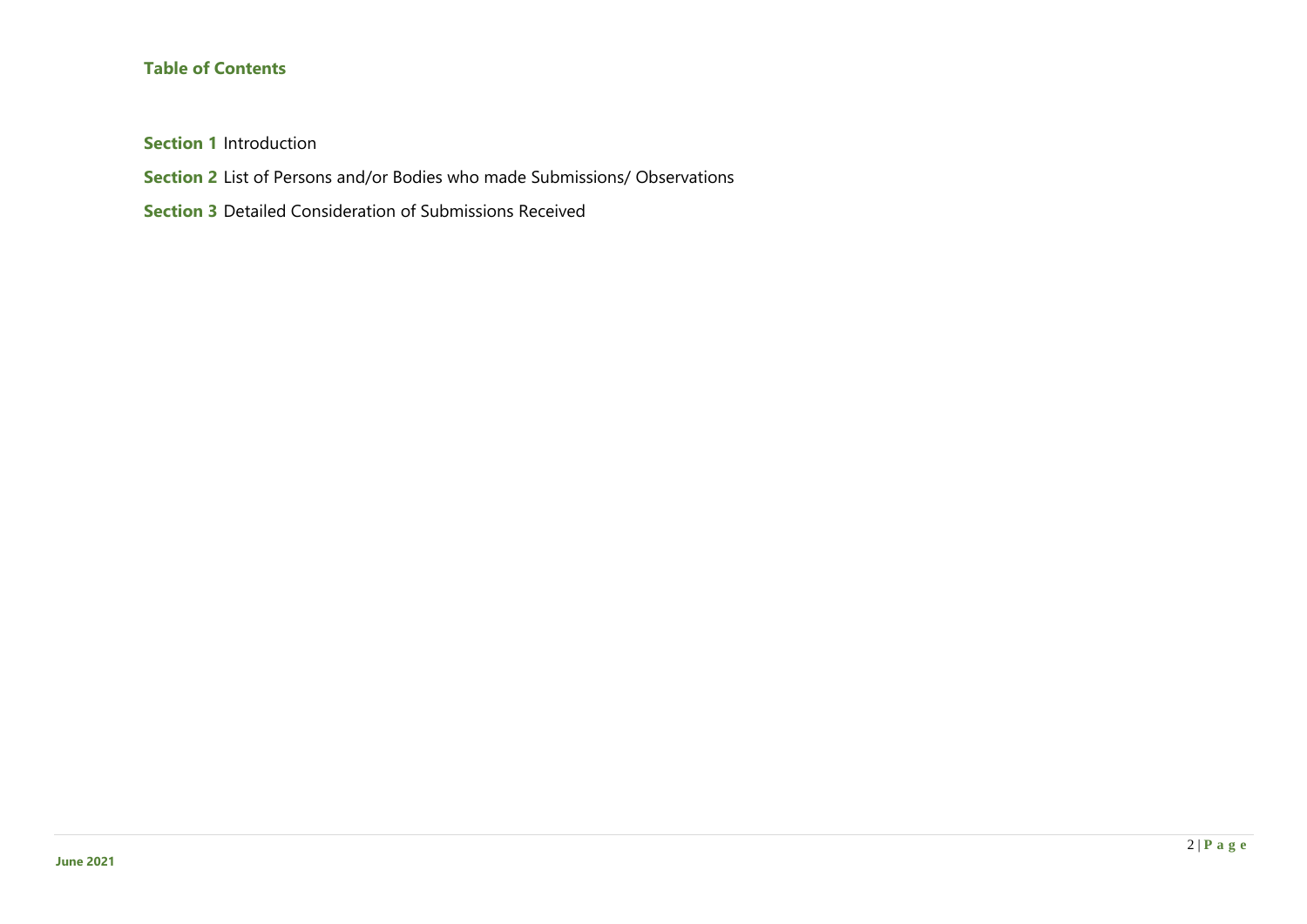#### **Section 1 Introduction**

#### **1.1Introduction**

This report focuses on the submissions and observations received from the public and prescribed bodies following the publication of the proposed Material Alterations to the draft Graiguenamanagh – Tinnahinch Joint Local Area Plan 2021 -2027 under Sections 18-20 of the Planning and Development Acts 2000, as amended.

#### **1.2Legislative Requirements**

Under the Planning and Development Act 2000, as amended, the Chief Executive is required to prepare a report on the submissions and observations received in respect of the proposed material alterations and to make recommendations in relation to the material alterations to the draft Local Area Plan. Only submissions in relation to the proposed amendments will be taken into consideration. In accordance with Section 20(3)(q)(ii) of the Planning and Development Act 2000, as amended, a further modification to the material alterations may be made where it is minor in nature and not likely to have significant effects on the environment, but a further modification shall not be made where it refers to an increase in the area of land zoned for any purpose or an addition to or deletion from the record of protected structures.

#### **1.3Public Consultation**

The proposed Material Alterations to the draft Graiguenamanagh – Tinnahinch Joint Local Area Plan 2021 – 2027 were placed on public display from Friday 9<sup>th</sup> April to 7<sup>th</sup> May 2021. Documents were placed on the consult.kilkenny.ie consultation website and the consult.carlow.ie consultation website. Hard copies of the documents were on public display in the following locations:

- Planning Office, Kilkenny County Council, County Hall, John Street, Kilkenny
- Planning Office, Carlow County Council, County Buildings, Athy Road, Carlow

Copies of the Material Amendments to the draft Joint Local Area Plan and associated documents were also sent to prescribed statutory bodies including government departments and other agencies as required by the Planning and Development Act 2000, as amended. A submission was received from the Office of the Planning Regulator, the Department of Tourism, Culture, Arts, Gaeltacht, Sport and Media (Development Applications Unit), Department of Education and Skills and Transport Infrastructure Ireland.

In total 5 submissions were received by Carlow Co Co on the Material Amendments to the draft Joint LAP during the statutory period. All written submissions received were acknowledged. They are summarised individually in this report. The opinion and recommendation of the Chief Executive is given on the issues raised.

Submissions and observations received by Kilkenny Co. Co. which are of relevance to Tinnahinch are also referenced in this report.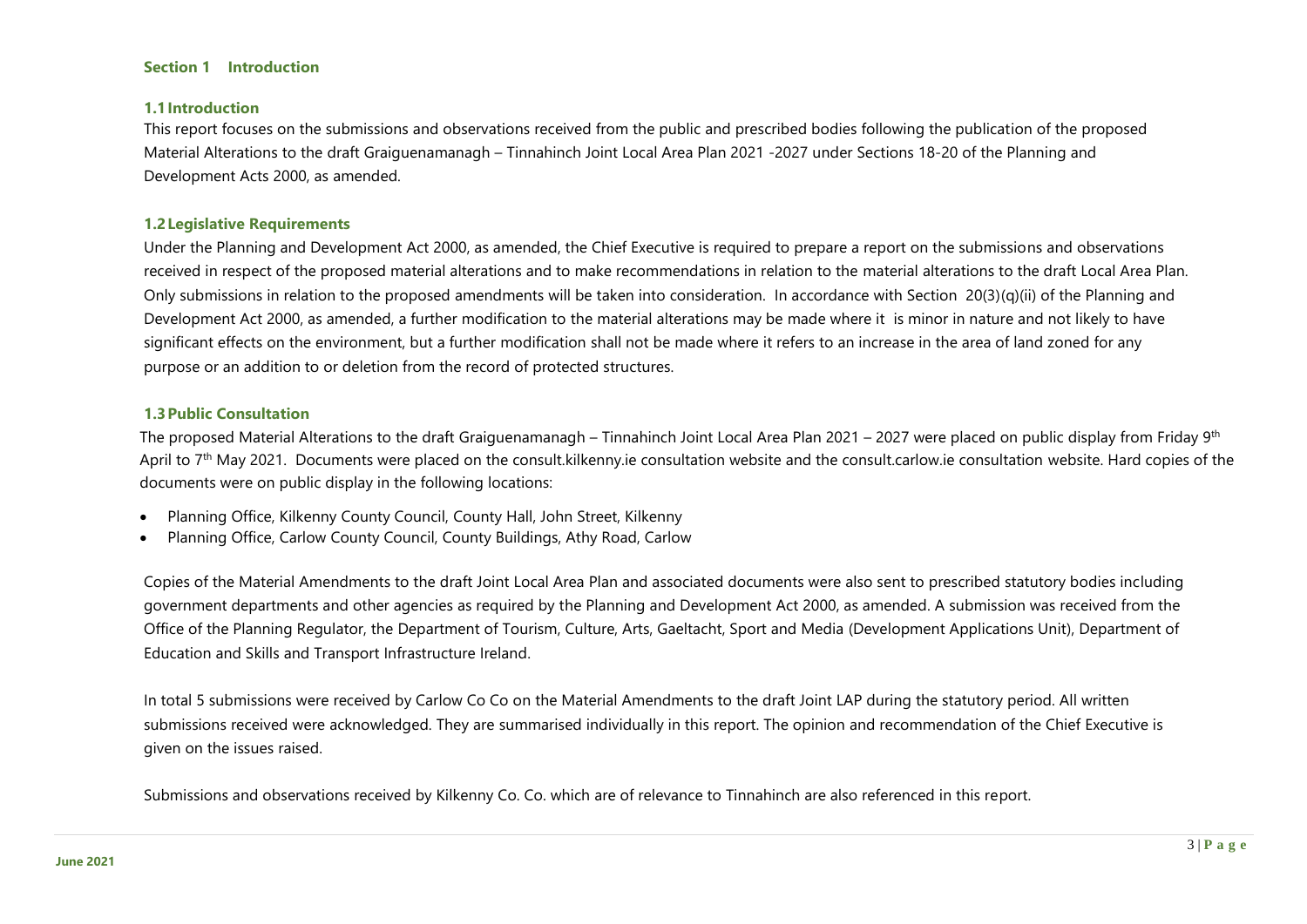## **1.4Content of the Chief Executive's Report**

The Chief Executive's Report must:

1. List the persons or bodies who made submissions.

2. Summarise the issues raised by the persons or bodies in the submission or observations, including submissions from the Minister of Housing, Planning, Community and Local Government, the Southern Regional Assembly and the National Transport Authority.

3. Give the opinion of the Chief Executive to the issues raised and recommendations in relation to the proposed material alterations to the draft Local Area Plan. In this regard the Chief Executive's opinion must take into account:

a) The proper planning and sustainable development of the area;

- b) The statutory obligations of any local authority in the area; and
- c) Any relevant policies or objectives of the Government or of any Minister of the Government.

The material alterations consist of amendments to the written statement of the Draft Graiguemanagh – Tinnahinch Joint Local Area Plan 2021 – 2027 and to the land use zonings where relevant.

### **1.5 Next Steps**

The Elected Members of both Carlow and Kilkenny County Councils have a period of up to 6 weeks to consider the Chief Executive's Reports on the Material Amendments to the draft LAP. Following consideration of the Chief Executive's reports, the Graiguenamanagh – Tinnahinch Joint Local Area Plan 2021 – 2027 shall be made or amended as appropriate by resolution, with all, some or none of the material alterations.

In making the LAP, the Elected Members, acting in the interests of the common good and the proper planning and sustainable development of the area, must, in accordance with the 'Code of Conduct for Councillors' (June 2004) prepared under the Local Government Act 2001, carry out their duties in a transparent manner, must follow due process and must make their decisions based on relevant considerations.

Section 20(3)(r) of the Planning and Development Act 2000, as amended, states that the Members of the Council are restricted to:

- considering the proper planning and sustainable development of the area to which the development plan relates;
- the statutory obligations of the local authority; and
- any relevant policies or objectives for the time being of the Government or any Minister of the Government.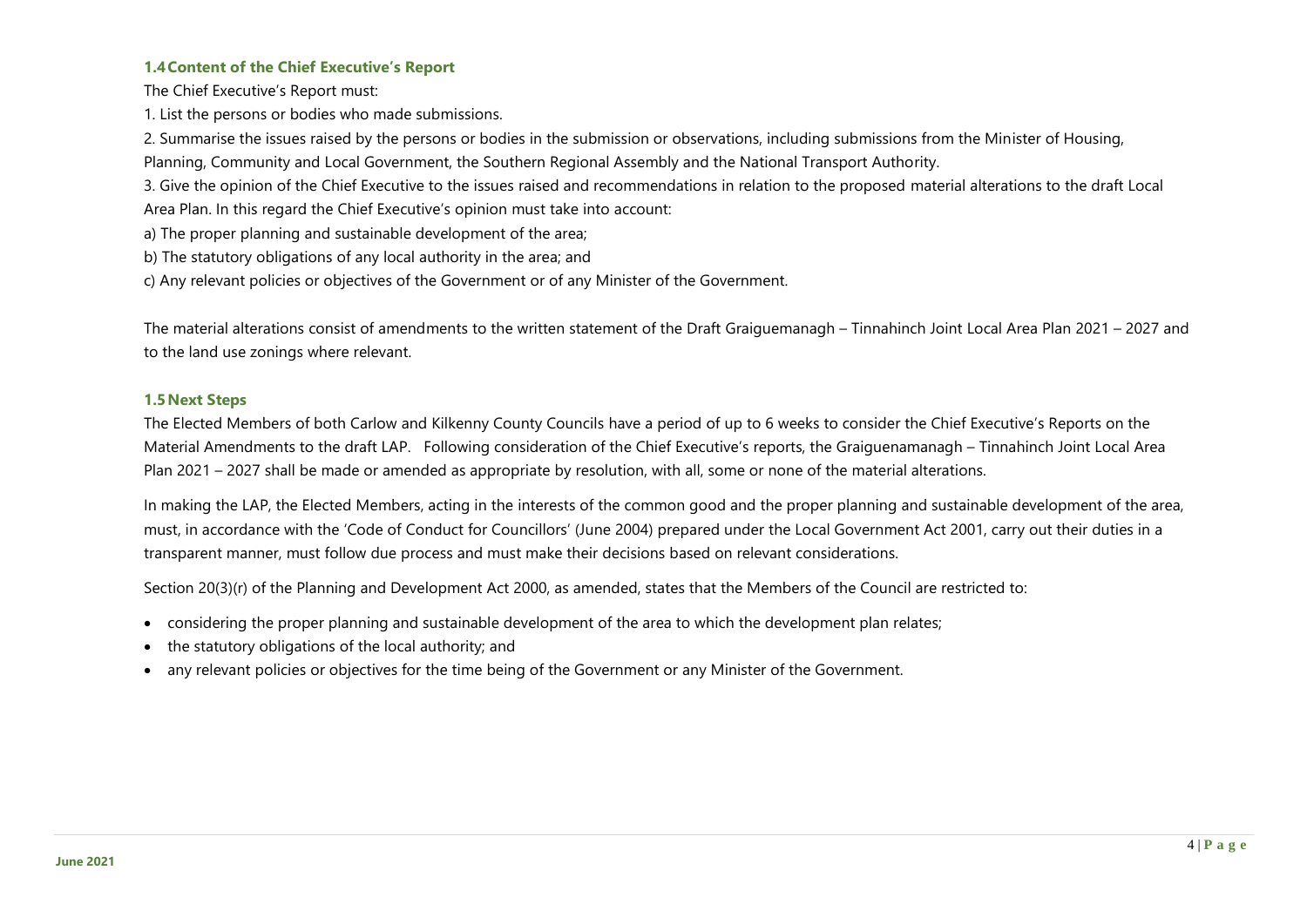# **Section 2 List of Persons and/or Bodies who made submissions/ observations**

| <b>Carlow County Council Submissions (5. No.)</b>                                                        |                                                                                                     | <b>Kilkenny County Council Submissions (8no.)</b> |                                                                                                     |  |
|----------------------------------------------------------------------------------------------------------|-----------------------------------------------------------------------------------------------------|---------------------------------------------------|-----------------------------------------------------------------------------------------------------|--|
| <b>CLW-C8-1</b>                                                                                          | Transport Infrastructure Ireland                                                                    | <b>KKC162-1</b>                                   | Transport Infrastructure Ireland                                                                    |  |
| <b>CLW-C8-2</b>                                                                                          | Byrne and McCabe on behalf of Edmond Teehan                                                         | <b>KKC162-3</b>                                   | Byrne and McCabe on behalf of Edmond Teehan                                                         |  |
| <b>CLW-C8-3</b>                                                                                          | Department of Tourism, Culture, Arts, Gaeltacht, Sport<br>and Media (Development Applications Unit) | <b>KKC162-4</b>                                   | Department of Tourism, Culture, Arts, Gaeltacht, Sport<br>and Media (Development Applications Unit) |  |
| <b>CLW-C8-4</b>                                                                                          | Department of Education and Skills                                                                  | <b>KKC162-6</b>                                   | Department of Education and Skills                                                                  |  |
| <b>CLW-C8-5</b>                                                                                          | Office of the Planning Regulator                                                                    | <b>KKC162-7</b>                                   | Office of the Planning Regulator                                                                    |  |
| Note: Submission no. KKC 162-2 and KKC 162-5 contain specific                                            |                                                                                                     | <b>KKC162-2</b>                                   | <b>Environmental Protection Agency</b>                                                              |  |
| observations relating to Tinnahinch and are addressed in this report in<br>the interest of completeness. |                                                                                                     | <b>KKC162-5</b>                                   | Office of Public Works                                                                              |  |
|                                                                                                          |                                                                                                     | <b>KKC128-8</b>                                   | <b>National Transport Agency</b>                                                                    |  |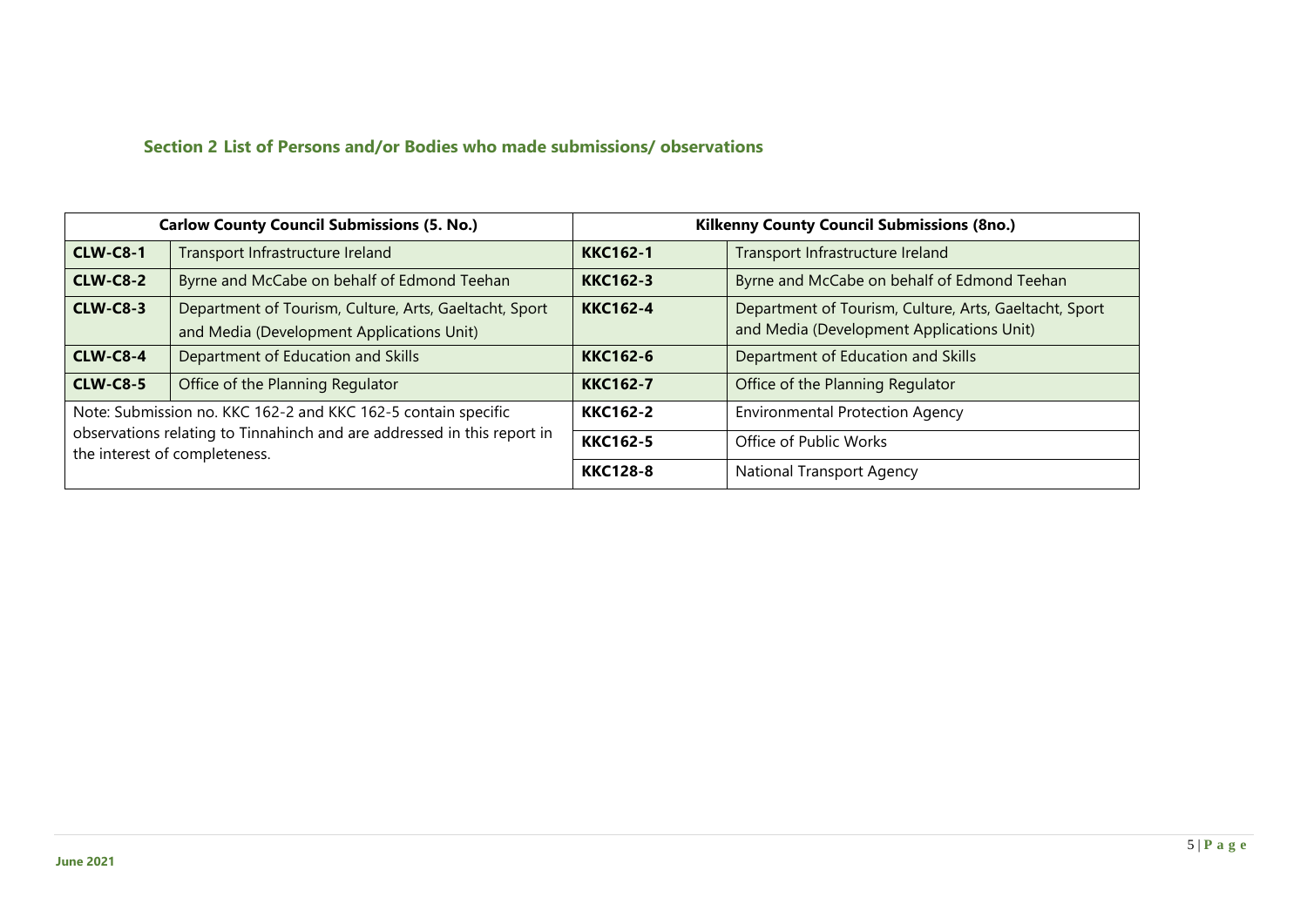|                 | <b>Section 3</b><br>Detailed Consideration of Submissions Received by Carlow Co. Co.                                   |                                                                                                                                                                                                                                                                                    |                                                                                                                                                                                                                                                                                                                                                                                                                                                                                                                                                                                                                                                           |  |  |
|-----------------|------------------------------------------------------------------------------------------------------------------------|------------------------------------------------------------------------------------------------------------------------------------------------------------------------------------------------------------------------------------------------------------------------------------|-----------------------------------------------------------------------------------------------------------------------------------------------------------------------------------------------------------------------------------------------------------------------------------------------------------------------------------------------------------------------------------------------------------------------------------------------------------------------------------------------------------------------------------------------------------------------------------------------------------------------------------------------------------|--|--|
| <b>Sub No</b>   | <b>Name</b>                                                                                                            | <b>Issues raised</b>                                                                                                                                                                                                                                                               | <b>Chief Executive's Opinion and</b><br><b>Recommendation</b>                                                                                                                                                                                                                                                                                                                                                                                                                                                                                                                                                                                             |  |  |
| <b>CLW-C8-1</b> | Transport<br>Infrastructure<br>Ireland                                                                                 | TII have no observations to make.                                                                                                                                                                                                                                                  | <b>Chief Executive's Opinion</b><br>Noted<br><b>Chief Executive's Recommendation</b><br>No change                                                                                                                                                                                                                                                                                                                                                                                                                                                                                                                                                         |  |  |
| <b>CLW-C8-3</b> | Department of<br>Tourism, Culture,<br>Arts, Gaeltacht,<br>Sport and Media<br>(Development<br><b>Applications Unit)</b> | Department remains concerned about the stated support for the<br>(i)<br>implementation of the Graiguenamanagh-Tinnahinch Tourism and<br>Recreational Project Concept Study by means of amended planning<br>objectives TO 2.1 and TO 2.2. (masterplan areas along the River Barrow) | <b>Chief Executive's Opinion</b><br>The Graiguenamanagh-Tinnahinch<br>(i)<br>Tourism and Recreational Project<br>Concept Study is a separate<br>document to the<br>Graiguenamanagh-Tinnahinch Local<br>Area Plan. Proposals contained in<br>the concept study which are<br>referenced in the Local Area Plan<br>were subjected to full SEA and AA in<br>Graiguenamangh /Tinnahinch as<br>part of the Local Area Plan process.<br>The Local Area Plan therefore stands<br>separate and any requirement<br>regarding the undertaking of an AA<br>for the Concept Study is not an<br>issue that can be considered as part<br>of the Local Area Plan process. |  |  |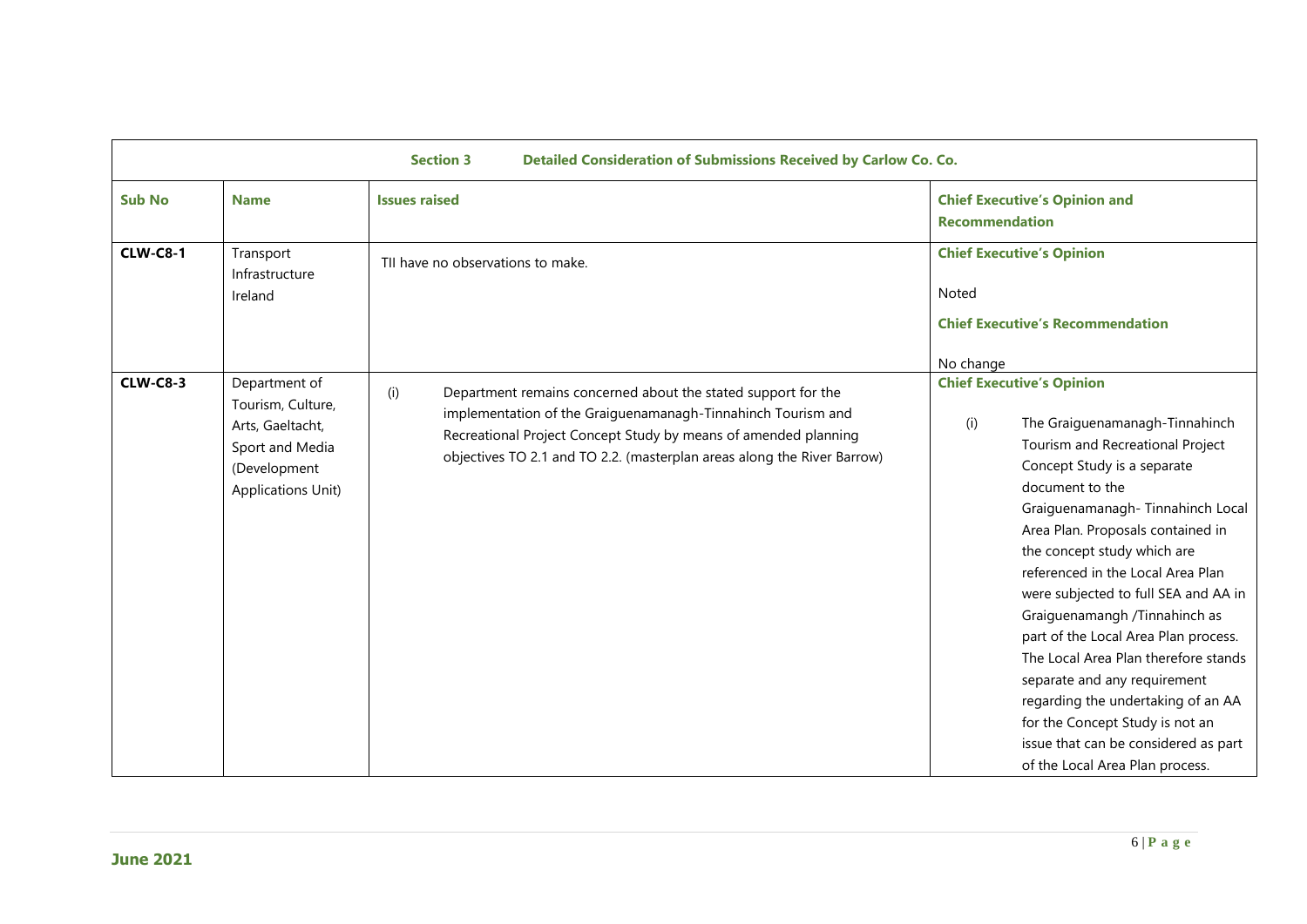| (ii)  | The department remains of the view that the Concept Study should have<br>been subject to screening for AA and if Required AA.                                                                                                                                                                                                                                                       | (ii)  | It is recommended to remove<br>reference to the concept study.<br>Landuse proposals regarding TO2.1<br>and TO 2.2 have been subject to<br>SEA and AA.                                                                                                                                                               |
|-------|-------------------------------------------------------------------------------------------------------------------------------------------------------------------------------------------------------------------------------------------------------------------------------------------------------------------------------------------------------------------------------------|-------|---------------------------------------------------------------------------------------------------------------------------------------------------------------------------------------------------------------------------------------------------------------------------------------------------------------------|
| (iii) | Requests that Objective GIO 1.1 "To carry out as resources allow, Habitat and<br>Green Infrastructure Mapping for Graiguenamanagh-Tinnahinch in order to<br>reduce and avoid fragmentation or deterioration of the Green Infrastructure<br>network and strengthen ecological links with Graiguenamanagh-Tinnahinch<br>and to the wider regional network" is prioritised for action. | (iii) | The Planning Authority considers<br>the mapping a priority, subject to<br>both financial and staffing resources<br>available over the period of the Plan<br>$(2021 - 2027)$ .                                                                                                                                       |
| (iv)  | Reference is made to GIO 1.2 which included reference to tree planting. The<br>department recommends the inclusion of an objective to enhance the<br>connectivity of isolated woodlands through tree planting.                                                                                                                                                                      | (iv)  | Connections to isolated woodlands<br>beyond the boundary of the Plan<br>would be more appropriately<br>addressed as part of the<br>Development Plan Process. The Plan<br>provides for indicative cycleway<br>/pedestrian improvements within<br>the settlement boundary to improve<br>connectivity to Silaire Wood. |
| (v)   | Department considers that in relation to Objective INFO 3.4<br>cumulative impacts on the River Barrow and River Nore SAC can only be<br>adequately assessed at a strategic level and that same needs to be<br>addressed as part of the Appropriate Assessment of the Plan.                                                                                                          | (v)   | INFO3.4: To require the preparation<br>of Drainage Impact Assessments, in<br>line with the SFRA for this Draft Joint<br>LAP, for all development proposals<br>within the plan area. This objective<br>provides further detail on issues to<br>be considered in any Drainage<br>Impact Assessment going forward.     |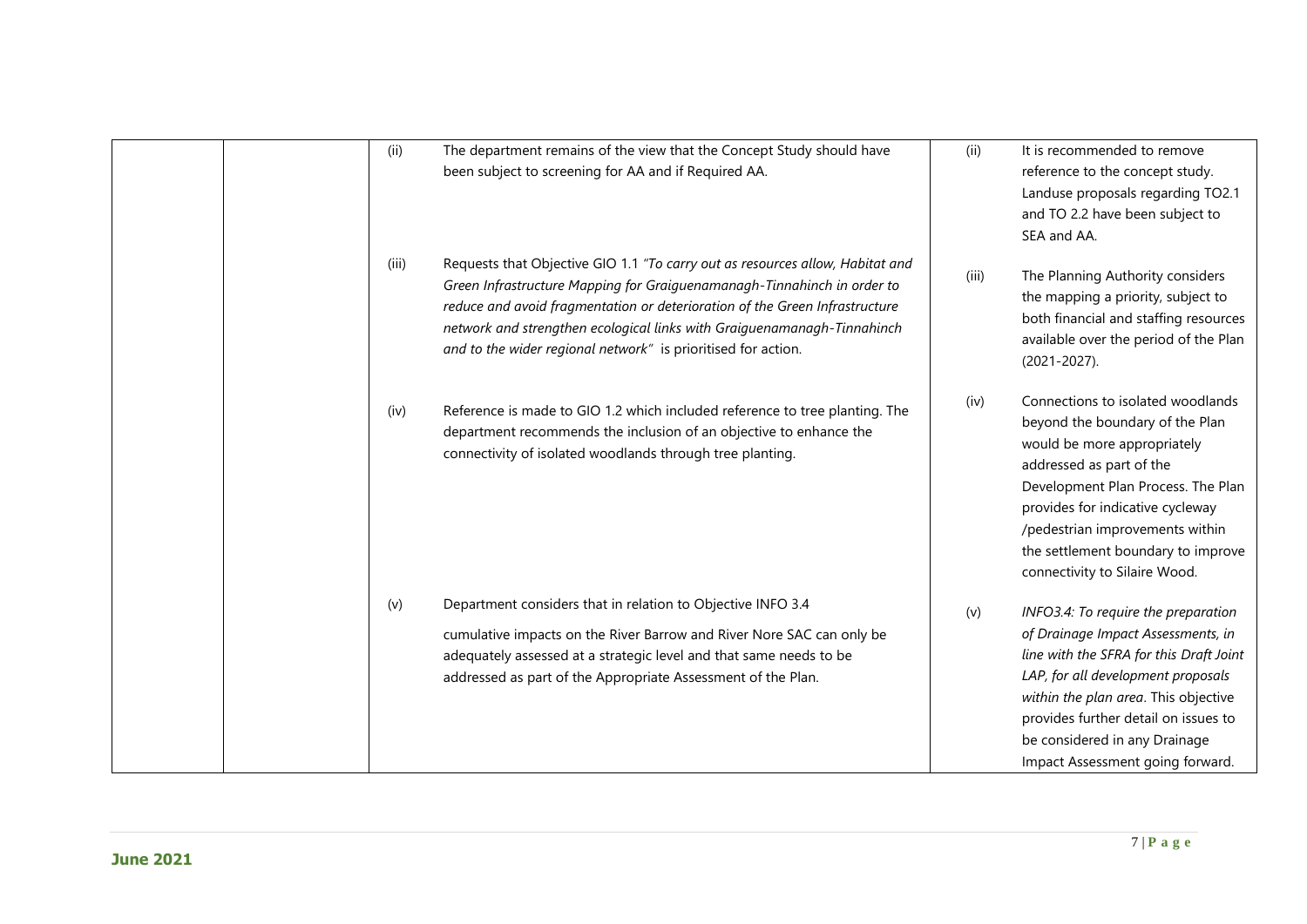|  |      | <b>Chief Executive's Recommendation</b>     |
|--|------|---------------------------------------------|
|  | (i)  | No change.                                  |
|  | (ii) | Delete reference to the                     |
|  |      | Graiguenamangh-Tinnahinch Tourism           |
|  |      | and Recreational Concept Study form         |
|  |      | text in Section 2.9.3.1 as follows:         |
|  |      | TO2.1: To support the implementation        |
|  |      | of the Graiguenamanagh-Tinnahinch           |
|  |      | <b>Tourism and Recreational Project</b>     |
|  |      | Concept Study, and the development of       |
|  |      | tourism infrastructure (in particular at    |
|  |      | The Hub), overnight accommodation (in       |
|  |      | particular Brandondale House),              |
|  |      | attractions and facilities at appropriate   |
|  |      | locations subject to the appropriate        |
|  |      | protection of architectural heritage and    |
|  |      | natural amenities.                          |
|  |      | TO2.2: To support the implementation of     |
|  |      | the Graiguenamanagh-Tinnahinch              |
|  |      | <b>Tourism and Recreational Project</b>     |
|  |      | Concept Study, and the development of       |
|  |      | outdoor leisure activities and a River Park |
|  |      | and associated uses on lands that are       |
|  |      | designated as open space, subject to the    |
|  |      | protection of landscape character and       |
|  |      | natural heritage (Natura 2000               |

**June 2021**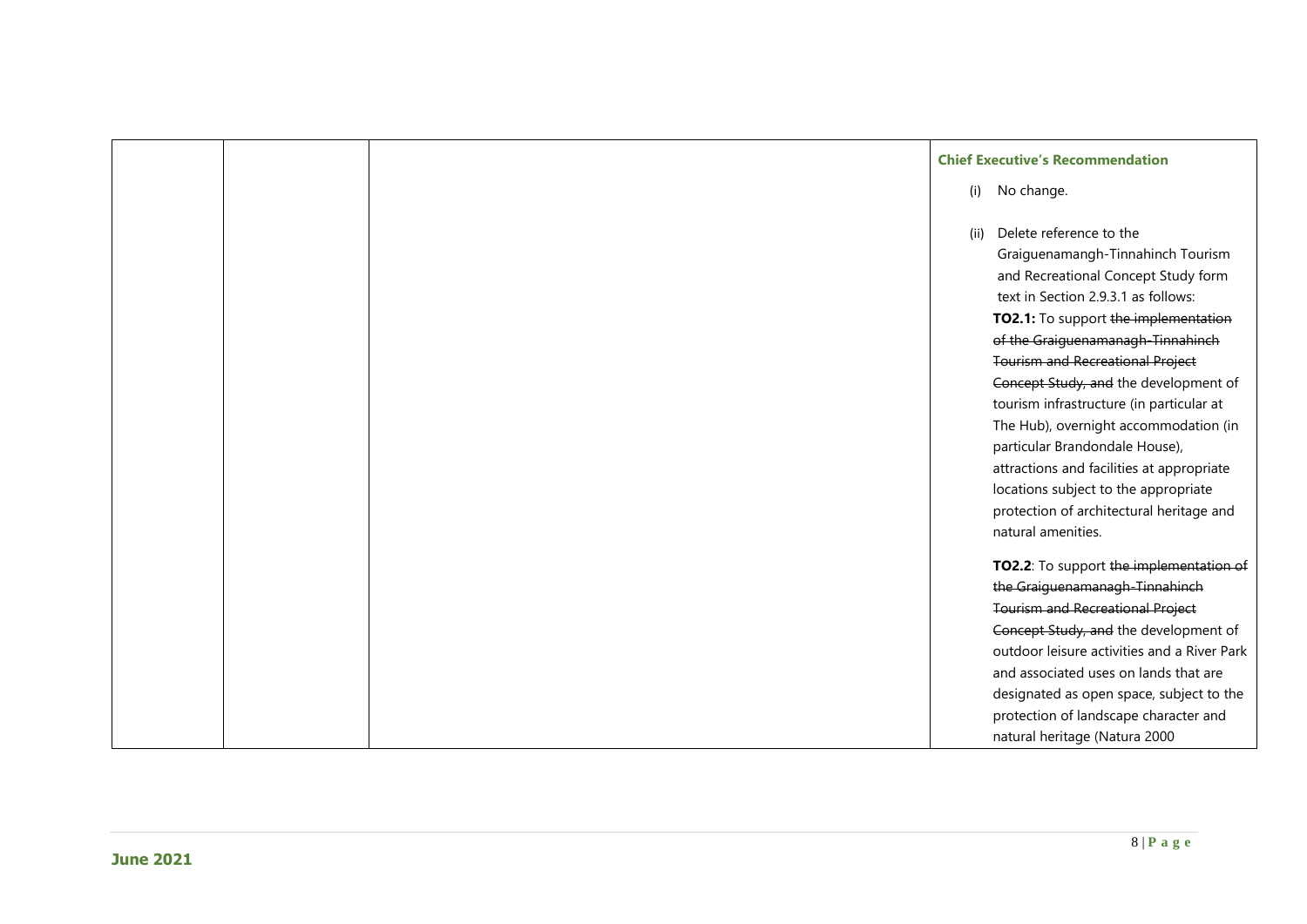|                 |                                                          |                                                                                                                                                                                                                                                                                                                                                                                                                                                                                                                                                                                                                                                       | conservation objectives) and inclusion of<br>construction management plans.<br>(iii) $- (v)$ No change.                                                                                                                                                      |
|-----------------|----------------------------------------------------------|-------------------------------------------------------------------------------------------------------------------------------------------------------------------------------------------------------------------------------------------------------------------------------------------------------------------------------------------------------------------------------------------------------------------------------------------------------------------------------------------------------------------------------------------------------------------------------------------------------------------------------------------------------|--------------------------------------------------------------------------------------------------------------------------------------------------------------------------------------------------------------------------------------------------------------|
| <b>CLW-C8-4</b> | Department of<br><b>Education and Skills</b>             | Amendments do not affect the Departments original submission to the draft and<br>acknowledges and supports the preparation of a Social Infrastructure Assessment as<br>outlined in Objective Com 1.4                                                                                                                                                                                                                                                                                                                                                                                                                                                  | <b>Chief Executive's Opinion</b><br>Noted<br><b>Chief Executive's Recommendation</b>                                                                                                                                                                         |
| <b>CLW-C8-5</b> | Office of the<br>Planning Regulator                      | OPR evaluation and assessment of the proposed material alterations concludes that<br>the OPRs draft LAP recommendations 1,2 and 3 have been satisfactorily addressed in<br>the material alterations.<br>Notes the need for the Strategic Flood Risk Assessment (SFRA) to address how climate<br>change has been considered in the production of statutory plans, and the requirement<br>for a flood risk assessment to an appropriate level of detail to be carried out as part of<br>the SFRA, and not solely left to the planning application stage.<br>No further recommendations are made by the OPR at this stage of the plan making<br>process. | No change<br><b>Chief Executive's Opinion</b><br>Noted. See response to Submission ref. KK-C162-<br>5 Office of Public Works (OPW).<br><b>Chief Executive's Recommendation</b><br>See response to Submission ref. KK-C162-5 Office<br>of Public Works (OPW). |
| <b>CLW-C8-2</b> | Byrne and McCabe<br>on behalf of<br><b>Edmond Teehan</b> | This submission relates to lands within the functional area of Kilkenny County Council.                                                                                                                                                                                                                                                                                                                                                                                                                                                                                                                                                               | <b>Chief Executive's Opinion</b><br>This is a matter for consideration by Kilkenny<br>County Council.<br><b>Chief Executive's Recommendation</b><br>This is a matter for consideration by Kilkenny<br>County Council.                                        |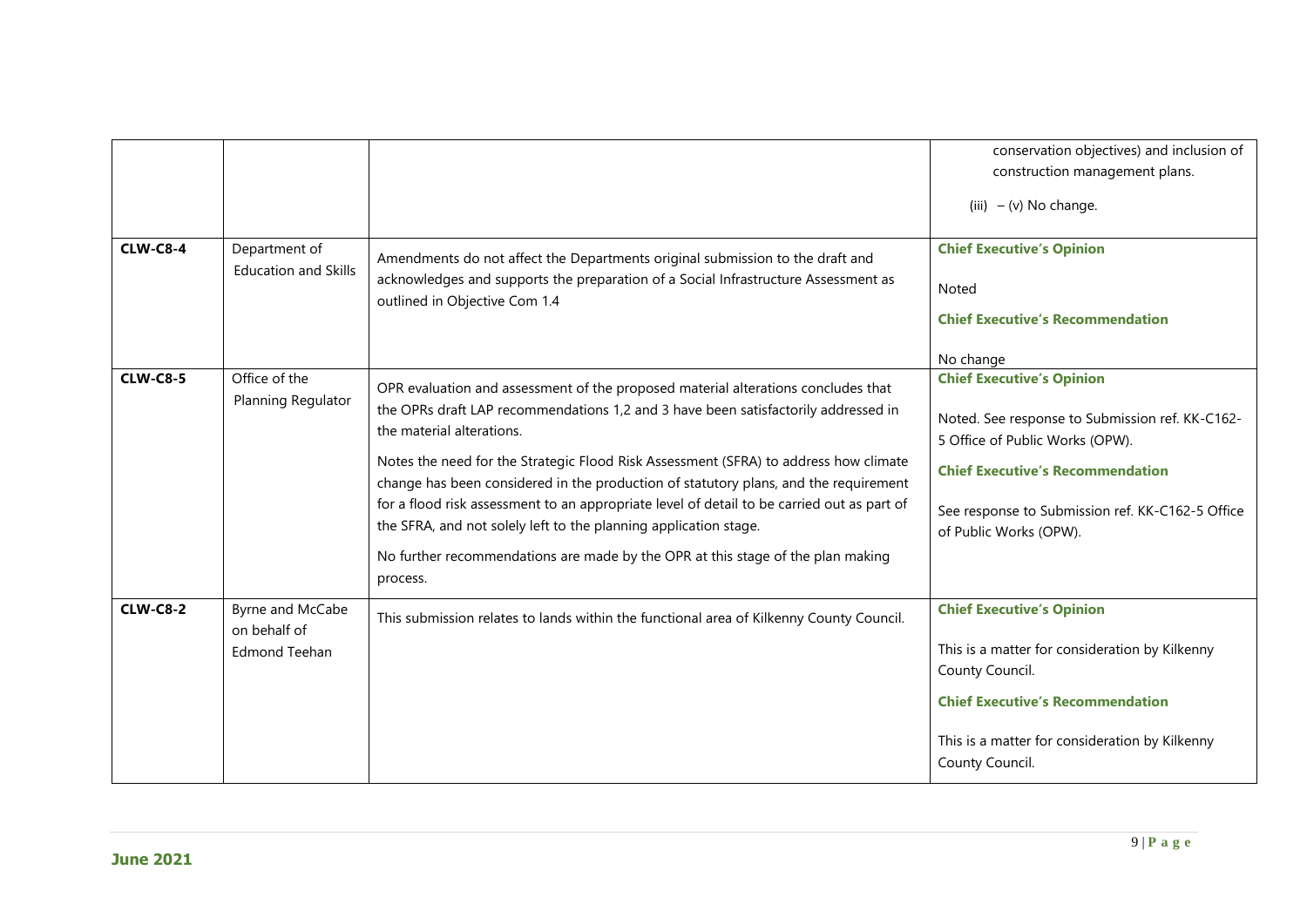| Sub. No.        | <b>From</b>                        | <b>Summary of Issues</b>                                                                                                                                                                                                                                                                                                                                                                                                                                                                                                                                                                            | <b>Chief Executive's Opinion &amp; Recommendation</b>                                                                                                                                                                                                                                                                                                                                                                                                                                                                           |
|-----------------|------------------------------------|-----------------------------------------------------------------------------------------------------------------------------------------------------------------------------------------------------------------------------------------------------------------------------------------------------------------------------------------------------------------------------------------------------------------------------------------------------------------------------------------------------------------------------------------------------------------------------------------------------|---------------------------------------------------------------------------------------------------------------------------------------------------------------------------------------------------------------------------------------------------------------------------------------------------------------------------------------------------------------------------------------------------------------------------------------------------------------------------------------------------------------------------------|
| <b>KKC162-2</b> | Environmental<br>Protection Agency | The EPA attached a guidance document 'SEA of Local<br>Authority Land Use Plans - EPA Recommendation and<br>Resources'. This document sets out their key<br>recommendations for integrating environmental<br>considerations into Local Authority land use plans.<br>The EPA note that Kilkenny and Carlow County Council must<br>ensure the Plan aligns with key relevant higher-level plans<br>and programmes and is consistent with the relevant<br>objectives and policy commitments of the National Planning<br>Framework and the Regional Spatial Economic Strategy for<br>the Southern Region. | <b>Chief Executive's Opinion</b><br>Noted, the Plan complies with all relevant requirements and is consistent<br>with higher level plans, including the NPF, the RSES and the draft Kilkenny<br>City and County Development Plans.<br><b>Chief Executive's Recommendation</b><br>No change.                                                                                                                                                                                                                                     |
| <b>KKC162-5</b> | Office of Public<br>Works          | The SFRA has not addressed how climate change<br>(i)<br>has been considered in the production of this<br>development plan.<br>Planning authorities can consider climate change<br>(ii)<br>impacts in the Plan making stage by avoiding<br>development in areas potentially prone to flooding<br>in the future, providing space for future flood<br>defences, and setting specific development<br>management objectives.                                                                                                                                                                             | <b>Chief Executive's Opinion</b><br>SFRA will be amended to take the mid-range and high-end<br>(i)<br>Climate Change impact scenarios into consideration.<br>Noted. The Plan does anticipate climate change impacts and<br>(ii)<br>Kilkenny County Council in partnership with Carlow County<br>Council and the Office of Public Works are advancing a flood<br>relief scheme for the settlement. Objective INFO3.1 supports<br>the implementation of this scheme and will work with<br>stakeholders in delivering this scheme. |

#### **Submission Received by Kilkenny County Council of relevance for Tinnahinch.**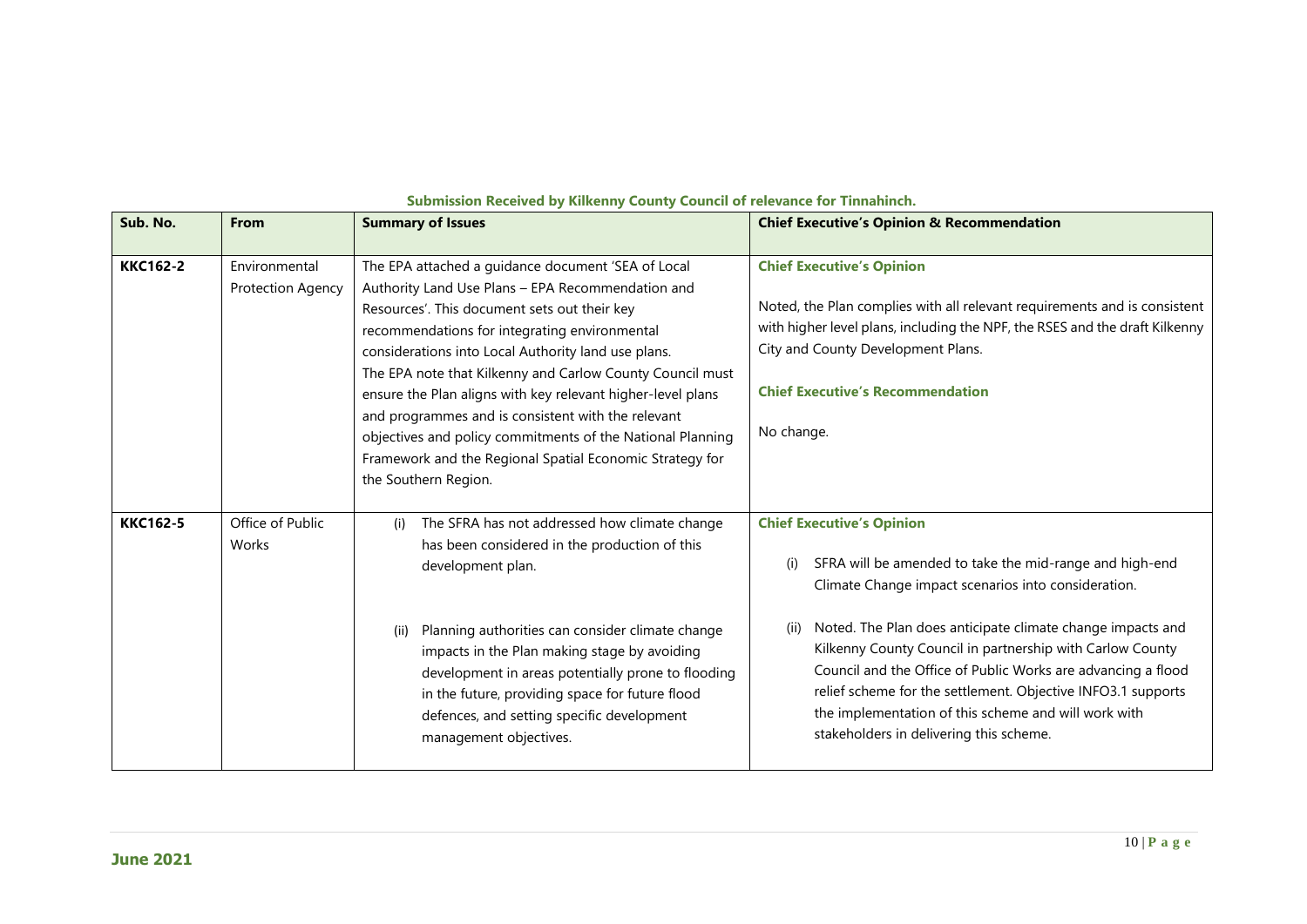|     | (iii) It should be noted flood maps prepared under the<br>CFRAM Programme include maps for two potential<br>future scenarios taking account of different degrees<br>of climate impact                                                                | (iii) | Noted. The SFRA will be amended to take these scenarios into<br>consideration.                                                                                                                                                                                                                                                                                                                                                                                                                                                                         |
|-----|------------------------------------------------------------------------------------------------------------------------------------------------------------------------------------------------------------------------------------------------------|-------|--------------------------------------------------------------------------------------------------------------------------------------------------------------------------------------------------------------------------------------------------------------------------------------------------------------------------------------------------------------------------------------------------------------------------------------------------------------------------------------------------------------------------------------------------------|
|     | (iv) If both County Development Plans must be<br>consulted in relation to policy on flood risk<br>management and climate change on site specific<br>FRAs, then this should be clearly stated in the<br>relevant sections in the SFRA and draft plan. |       | (iv) Noted. The text of the SFRA will be updated to include the<br>following text:<br>"Please refer to the respective County Development<br>Plan and SFRA of Kilkenny or Carlow for policy on<br>flood risk management and climate change on site<br>specific FRAs as these Plans provide the appropriate<br>overarching policy framework for the approach to site<br>specific FRAs."                                                                                                                                                                  |
| (v) | The Guidelines recommend that the SFRA provide<br>guidance on the likely applicability of different<br>SuDS techniques for managing surface water run-<br>off at key development sites.                                                              | (v)   | The text of the SFRA will be updated to include the following<br>text:<br>"When a site-specific flood risk assessment is being<br>prepared for a parcel of land within the settlement<br>boundary, the respective County Development Plan of<br>Kilkenny or Carlow County Council must be consulted<br>as regards the best sustainable urban drainage<br>solution, which must form part of the Site-specific<br>Flood Risk Assessment. These Plans provide the<br>appropriate overarching policy framework for the<br>approach to site specific FRAs." |
|     |                                                                                                                                                                                                                                                      |       | (vi) Area Based solutions generally cover a large area of new<br>development and would be appropriate for very large housing<br>estates and Master planning exercises for significant lands.<br>These are not appropriate to towns like Graiguenamanagh and                                                                                                                                                                                                                                                                                            |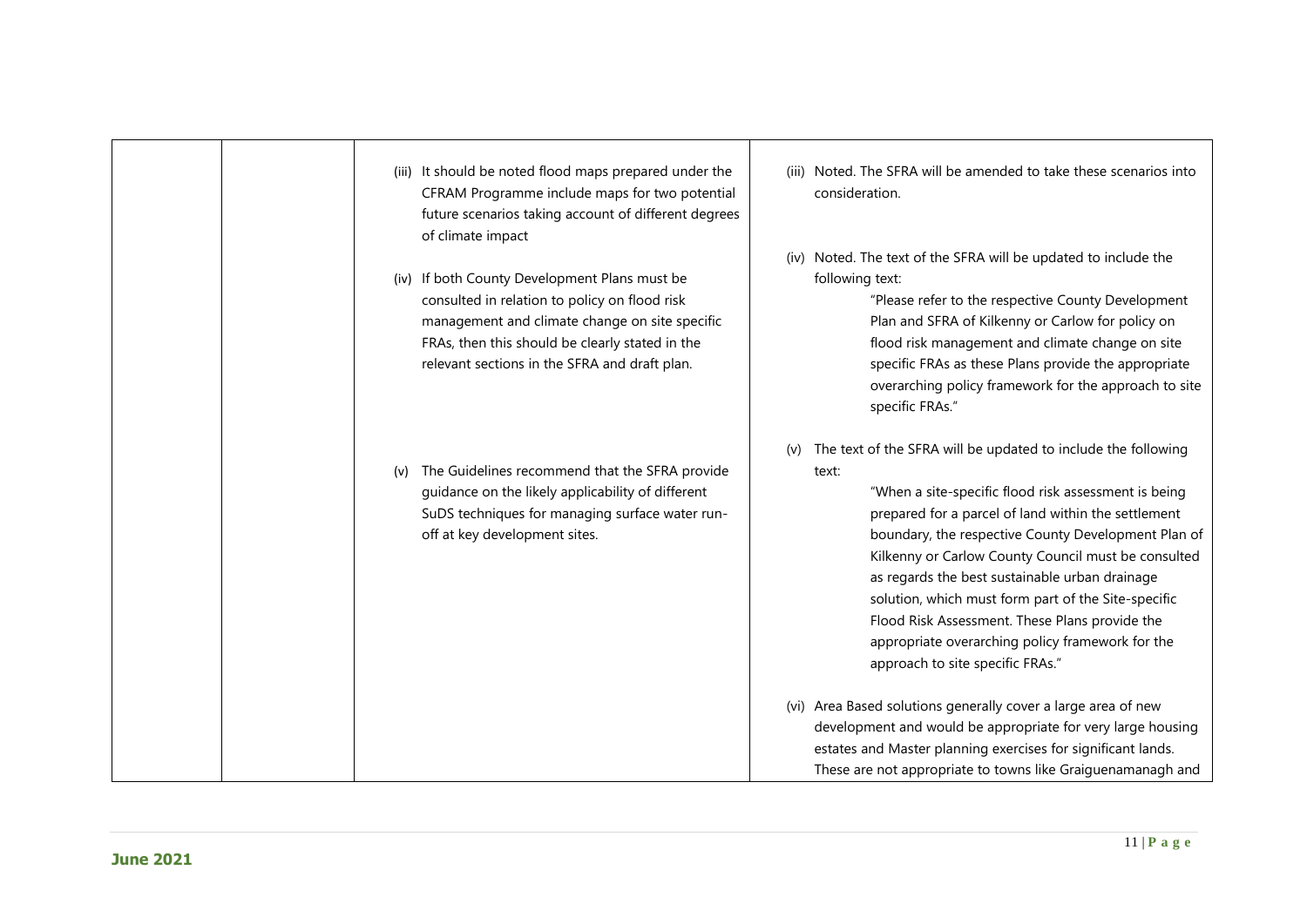| (vi) The Guidelines recommend that the SFRA identifies         | Tinnahinch where development will take place in small pockets          |
|----------------------------------------------------------------|------------------------------------------------------------------------|
| where integrated and areas-based provision of                  | with site specific drainage solutions.                                 |
| SuDS and green infrastructure are appropriate in               |                                                                        |
| order to avoid reliance on individual site by site             |                                                                        |
| solutions.                                                     | (vii) Specify the structural or non-structural measures as             |
|                                                                | prerequisites to development and provide information on the            |
| (vii) The planning authority should specify the structural     | residual risks that would remain and how they might be                 |
| or non-structural measures as prerequisites to                 | managed.                                                               |
| development and provide information on the                     |                                                                        |
| residual risks that would remain and how they                  |                                                                        |
| might be managed.                                              |                                                                        |
|                                                                | (viii) Update SFRA to include mitigation measures considered           |
| (viii) A site-specific FRA is not considered in itself to be a | acceptable in the area                                                 |
| mitigation measure, and Kilkenny and Carlow                    |                                                                        |
| County Council might consider providing further                |                                                                        |
| guidance on the measures considered acceptable in              |                                                                        |
| the area.                                                      |                                                                        |
|                                                                |                                                                        |
|                                                                | (ix) Include a policy for zoned lands that are at risk of flooding and |
| (ix) For sites that are intended to be zoned for               | have been zoned following a justification test.                        |
| development following the application of a                     |                                                                        |
| Justification Test, where only a small proportion of           |                                                                        |
| the site is at risk of flooding, a policy objective            |                                                                        |
| might be attached to such zoning.                              |                                                                        |
|                                                                |                                                                        |
| Plan making Justification Test must be completed<br>(x)        | (x) A Justification Test will be completed for lands MPO 1.1 and       |
| by the Local Authority for the MPO1.1 and                      | site along The Quay Graiguenamanagh                                    |
| glamping site along The Quay area in                           |                                                                        |
| Graiguenamanagh.                                               |                                                                        |
|                                                                |                                                                        |
|                                                                |                                                                        |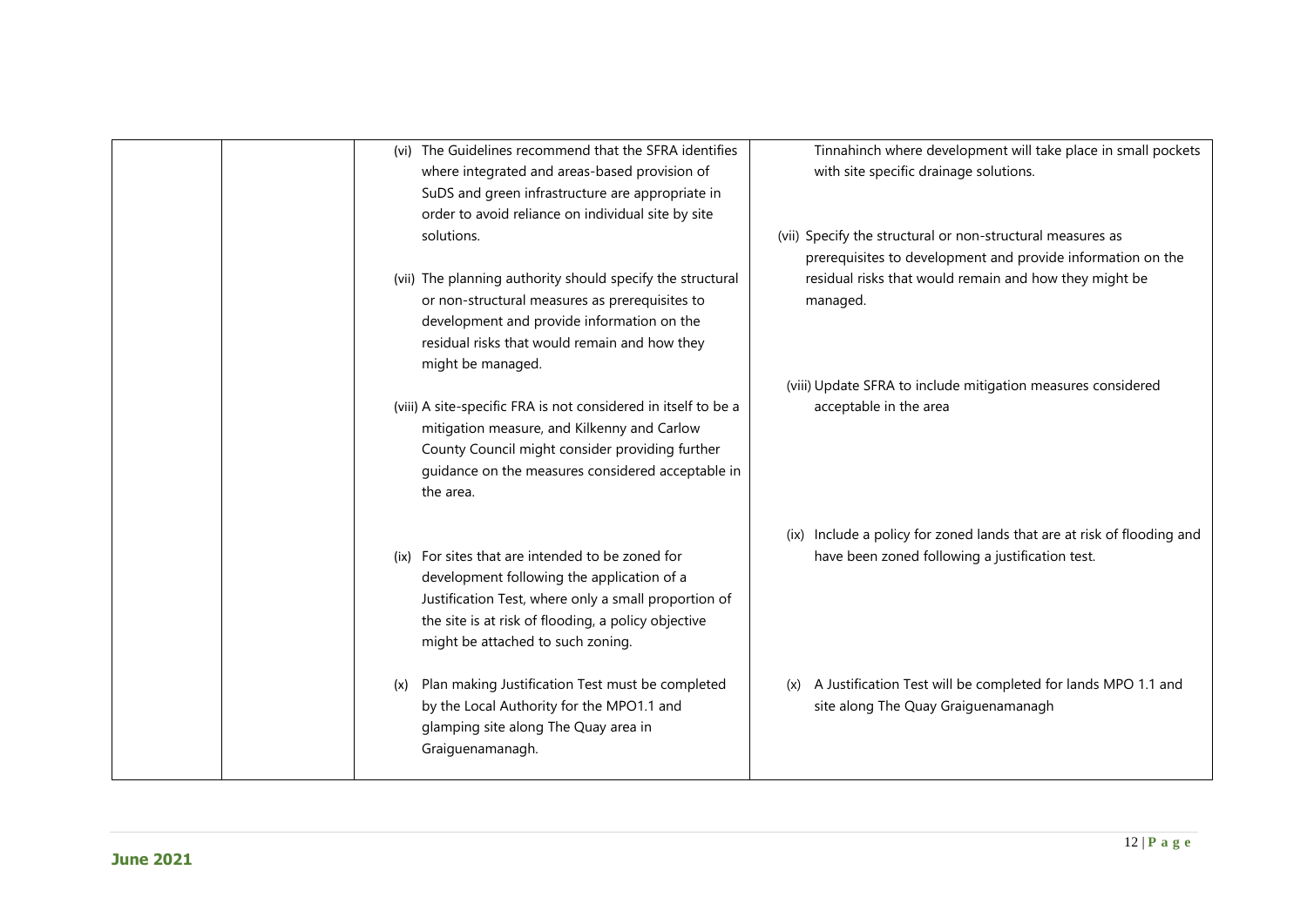|  | <b>Chief Executive's Recommendation</b>                                                                                                                                                                                                                                                                                                                                                                                                                        |
|--|----------------------------------------------------------------------------------------------------------------------------------------------------------------------------------------------------------------------------------------------------------------------------------------------------------------------------------------------------------------------------------------------------------------------------------------------------------------|
|  | Insert Section 2.2.2 titled 'Climate Change' to discuss how<br>(i)<br>climate change has been considered in SFRA with particular<br>reference to the mid-range and high-end Climate Change<br>impact scenarios. See attached SFRA update.                                                                                                                                                                                                                      |
|  | (ii) No change<br>(iii) Include the two scenarios in the SFRA. See Section 2.2.2 of<br>attached SFRA update.                                                                                                                                                                                                                                                                                                                                                   |
|  | (iv) The following text will be included in Section 2.2.2 'Climate<br>Change':<br>"When a site-specific flood risk assessment is being<br>prepared for a parcel of land within the settlement<br>boundary, the respective County Development Plan<br>and SFRA of Kilkenny or Carlow County Council must<br>be consulted as these Plans provide the appropriate<br>overarching policy framework for the approach to site<br>specific FRAs."*                    |
|  | The following text will be included in Section 3.1 of the SFRA:<br>(v)<br>"When a site-specific flood risk assessment is being<br>prepared for a parcel of land within the settlement<br>boundary, the respective County Development Plan of<br>Kilkenny or Carlow County Council must be consulted<br>as regards the best sustainable urban drainage<br>solution, which must form part of the Site-specific<br>Flood Risk Assessment. These Plans provide the |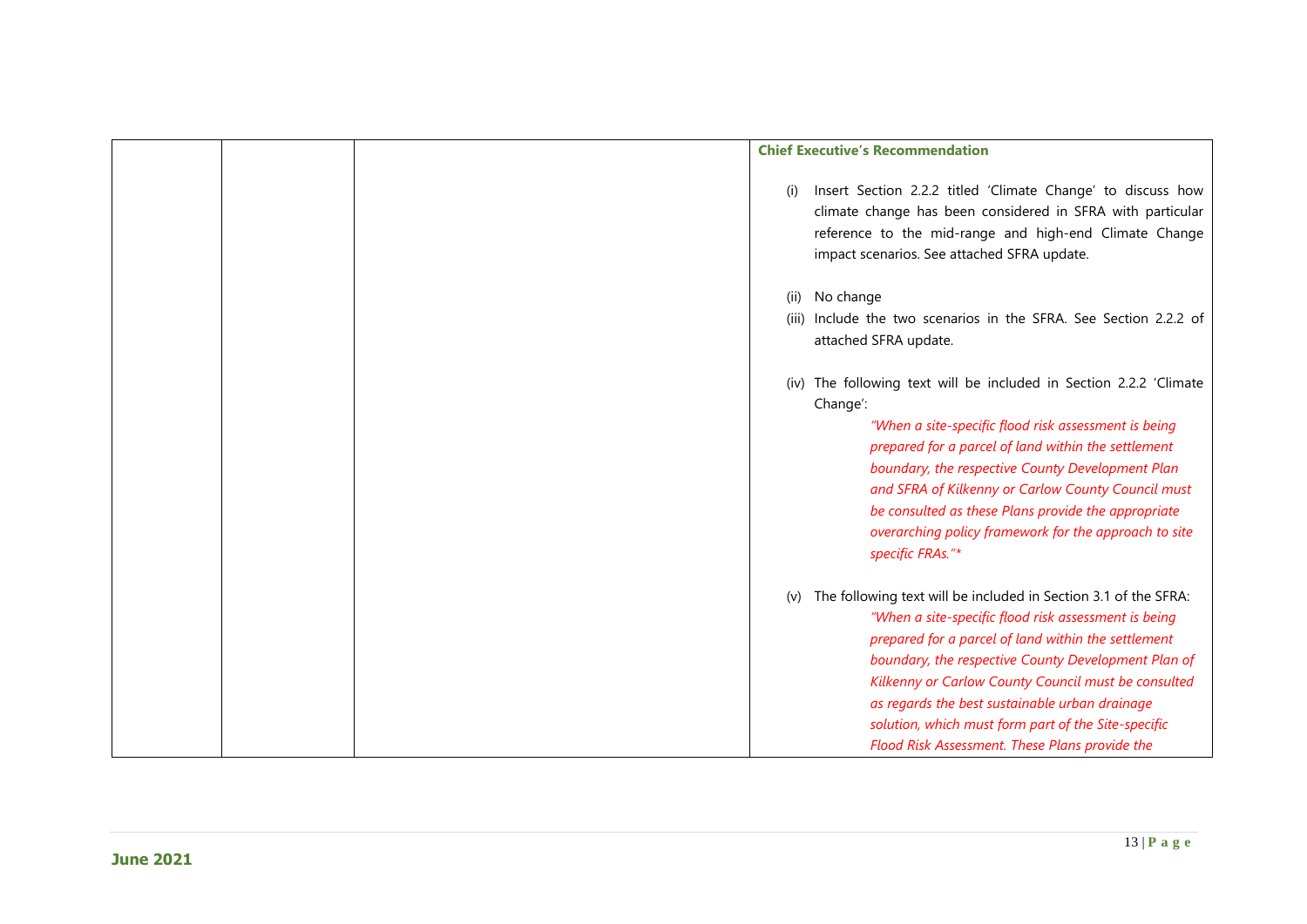| appropriate overarching policy framework for the<br>approach to site specific FRAs.*                                                                                                                                                                                                                                                                                                                                                                                                                                                                                                                                                                                                                                                                            |
|-----------------------------------------------------------------------------------------------------------------------------------------------------------------------------------------------------------------------------------------------------------------------------------------------------------------------------------------------------------------------------------------------------------------------------------------------------------------------------------------------------------------------------------------------------------------------------------------------------------------------------------------------------------------------------------------------------------------------------------------------------------------|
| (vi) No change                                                                                                                                                                                                                                                                                                                                                                                                                                                                                                                                                                                                                                                                                                                                                  |
| (vii) The SFRA will be amended to identify where integrated and<br>areas-based provision of SuDS and green infrastructure are<br>appropriate in order to avoid reliance on individual site by site<br>solutions.                                                                                                                                                                                                                                                                                                                                                                                                                                                                                                                                                |
| (viii) Update SFRA include additional mitigation measures. See<br>attached SFRA.                                                                                                                                                                                                                                                                                                                                                                                                                                                                                                                                                                                                                                                                                |
| (ix) Include following wording in Section 4.4 'Zoning' the written<br>statement. See attachment<br>"For sites that were zoned following the application of<br>a Justification Test, where only a small proportion of<br>the site is at risk of flooding, a sequential approach<br>shall be applied in future site planning, whereby to<br>ensure no encroachment onto, or loss of, the flood<br>plain, only water compatible development such as<br>Open Space would be permitted for the lands which<br>are identified as being at risk of flooding within that<br>site. Planning permission for these sites might then be<br>subject to the sequential approach having been<br>adopted and applied as above, following a detailed<br>Flood Risk Assessment."* |